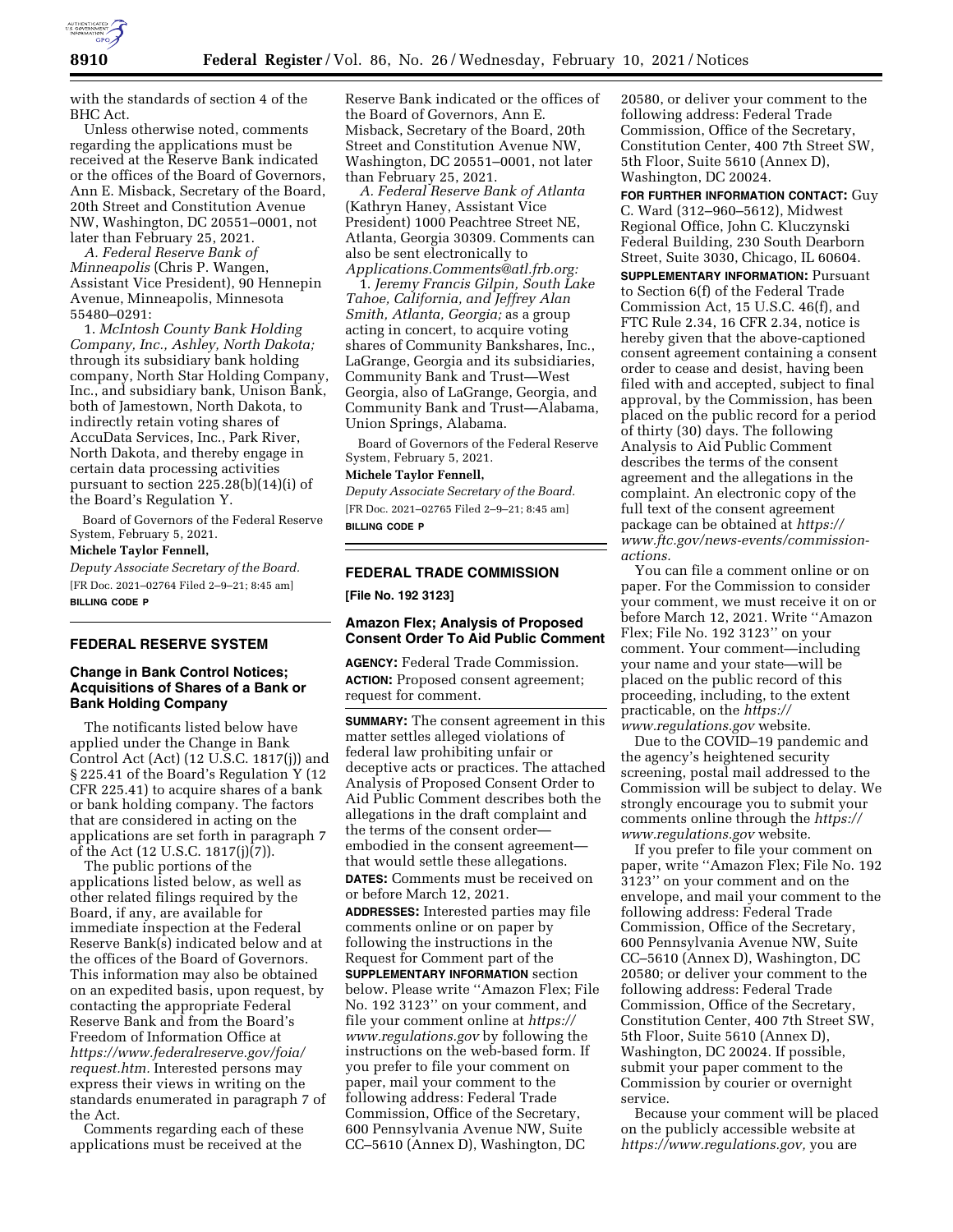solely responsible for making sure your comment does not include any sensitive or confidential information. In particular, your comment should not include sensitive personal information, such as your or anyone else's Social Security number; date of birth; driver's license number or other state identification number, or foreign country equivalent; passport number; financial account number; or credit or debit card number. You are also solely responsible for making sure your comment does not include sensitive health information, such as medical records or other individually identifiable health information. In addition, your comment should not include any ''trade secret or any commercial or financial information which . . . is privileged or confidential''—as provided by Section 6(f) of the FTC Act, 15 U.S.C. 46(f), and FTC Rule 4.10(a)(2), 16 CFR 4.10(a)(2) including in particular competitively sensitive information such as costs, sales statistics, inventories, formulas, patterns, devices, manufacturing processes, or customer names.

Comments containing material for which confidential treatment is requested must be filed in paper form, must be clearly labeled ''Confidential,'' and must comply with FTC Rule 4.9(c). In particular, the written request for confidential treatment that accompanies the comment must include the factual and legal basis for the request, and must identify the specific portions of the comment to be withheld from the public record. *See* FTC Rule 4.9(c). Your comment will be kept confidential only if the General Counsel grants your request in accordance with the law and the public interest. Once your comment has been posted on the *[https://](https://www.regulations.gov) [www.regulations.gov](https://www.regulations.gov)* website—as legally required by FTC Rule 4.9(b)—we cannot redact or remove your comment from that website, unless you submit a confidentiality request that meets the requirements for such treatment under FTC Rule 4.9(c), and the General Counsel grants that request.

Visit the FTC website at *[http://](http://www.ftc.gov) [www.ftc.gov](http://www.ftc.gov)* to read this Notice and the news release describing the proposed settlement. The FTC Act and other laws that the Commission administers permit the collection of public comments to consider and use in this proceeding, as appropriate. The Commission will consider all timely and responsive public comments that it receives on or before March 12, 2021. For information on the Commission's privacy policy, including routine uses permitted by the Privacy Act, see *[https://www.ftc.gov/](https://www.ftc.gov/site-information/privacy-policy)  [site-information/privacy-policy.](https://www.ftc.gov/site-information/privacy-policy)* 

### **Analysis of Proposed Consent Order To Aid Public Comment**

The Federal Trade Commission (''Commission'') has accepted, subject to final approval, an agreement containing a consent order from Amazon.com, Inc. and Amazon Logistics, Inc. (''Amazon''). The proposed consent order has been placed on the public record for 30 days for receipt of comments from interested persons. Comments received during this period will become part of the public record. After 30 days, the Commission will again review the agreement and the comments received, and will decide whether it should withdraw from the agreement and take appropriate action or make final the agreement's proposed order.

Amazon operates Amazon Flex, a gig economy program through which consumers can become ''drivers'' for Amazon and, using their own vehicles, deliver products and groceries to Amazon customers. Amazon pays drivers for making deliveries, and for some types of deliveries, allows customers to tip the drivers via the app or website used to place the order. Amazon consistently represents to both drivers and customers that it passes on 100% of customer tips to drivers. However, from late 2016 through August 2019, Amazon withheld nearly a third of the tips meant for drivers, about \$61 million in total, despite its representations that it would provide drivers 100% of customer tips. Amazon continued diverting drivers' tips in this way for over two and a half years despite hundreds of complaints from drivers and critical media reports. Amazon changed its practices only after the FTC issued a Civil Investigative Demand to the company in May 2019.

The Commission's proposed complaint alleges that Amazon has violated Section 5 of the FTC Act. In particular, the proposed complaint alleges Amazon misrepresented to both customers and drivers that it would give drivers 100% of customer tips in addition to the pay Amazon offered.

The proposed order includes equitable monetary relief and injunctive provisions to prevent Amazon from engaging in the same or similar acts or practices in the future. Part I of the proposed order prohibits Amazon from misrepresenting to any consumer, including both customers and drivers: (a) The income a driver is likely to earn, (b) the amount Amazon will pay drivers, (c) that Amazon will give drivers customer tips in addition to Amazon's contribution to drivers' earnings, (d) the percentage or amount of any customer tip a driver will receive, or (e) that any

amount customers pay is a tip. Part II of the proposed order prohibits Amazon from changing the extent to which it uses a driver's tips toward Amazon's contribution to the driver's earnings without first obtaining express informed consent from the driver.

Part III of the proposed order requires Amazon to pay \$61,710,583—the full amount of tips that Amazon improperly withheld from drivers. Part IV of the proposed order requires Amazon to provide sufficient information about drivers to enable the Commission to administer redress efficiently to drivers.

Parts V through VIII of the proposed order are reporting and compliance provisions. Part V requires acknowledgments of the order. Part VI requires Amazon to notify the Commission of changes in corporate status for 10 years and mandates that the company submit an initial compliance report to the Commission. Part VII requires Amazon to create certain documents relating to its compliance with the order for 10 years and to retain those documents for a 5 year period. Part VIII mandates that the company make available to the Commission information or subsequent compliance reports, as requested.

Finally, Part IX states that the proposed order will remain in effect for 20 years, with certain exceptions.

The purpose of this analysis is to aid public comment on the proposed order. It is not intended to constitute an official interpretation of the complaint or proposed order, or to modify in any way the proposed order's terms.

By direction of the Commission.

# **April J. Tabor,**

*Secretary.* 

### **Joint Statement of Acting Chairwoman Rebecca Kelly Slaughter and Commissioner Noah Joshua Phillips**

The internet-enabled gig economy is substantial and continues to grow. According to one study, U.S. families earning income from the internetenabled gig economy rose from under 2% of the sample in 2013 to 4.5% by early 2018, with more than 5 million U.S. households earning some income from this type of work by 2018.1

<sup>1</sup>*See* Diana Farrell, Fiona Greig & Amar Hamoudi, *The Online Platform Economy in 2018: Drivers, Workers, Sellers and Lessors,* JPMorgan Chase & Co. Institute (2018) at 23, *[https://](https://www.jpmorganchase.com/content/dam/jpmc/jpmorgan-chase-and-co/institute/pdf/institute-ope-2018.pdf)*

*[www.jpmorganchase.com/content/dam/jpmc/](https://www.jpmorganchase.com/content/dam/jpmc/jpmorgan-chase-and-co/institute/pdf/institute-ope-2018.pdf)  [jpmorgan-chase-and-co/institute/pdf/institute-ope-](https://www.jpmorganchase.com/content/dam/jpmc/jpmorgan-chase-and-co/institute/pdf/institute-ope-2018.pdf)[2018.pdf.](https://www.jpmorganchase.com/content/dam/jpmc/jpmorgan-chase-and-co/institute/pdf/institute-ope-2018.pdf)* Particularly because of high turnover, with many workers spending only a few months participating, estimates of the gig economy are difficult and inconsistent. Another study estimated that there were 1.6 million American workers in the internet-enabled gig economy in 2017, or 1% of the Continued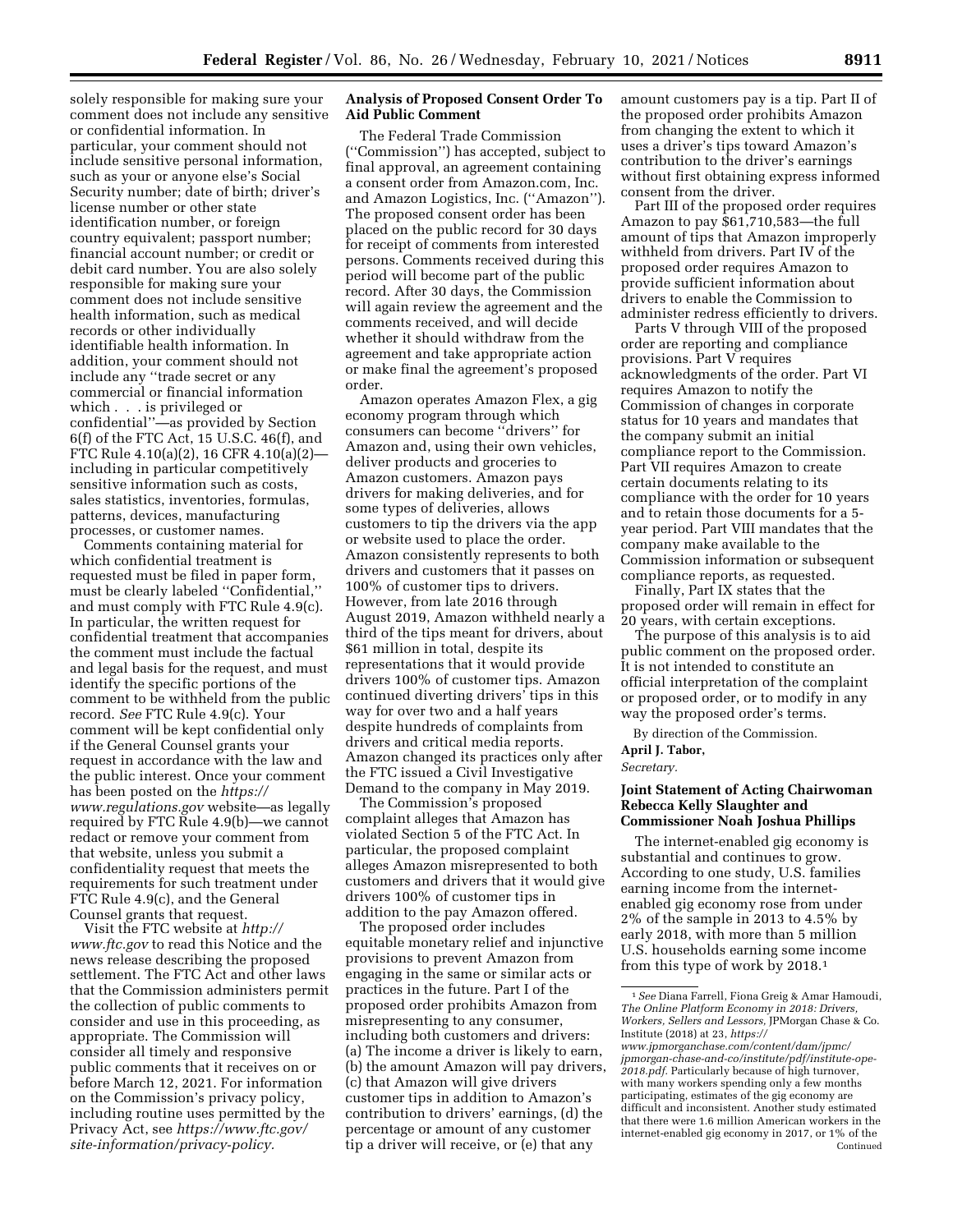Another study estimates worldwide transaction volume of \$204 billion in 2018, which will more than double to \$455 billion by 2023.2

Consumer demand for the services offered by the gig economy surely contributes to this growth. But it would not be possible without the contributions of drivers, shoppers, designers, and other gig workers, whether seeking supplemental income or relying on one gig or a patchwork of gigs to get by.

The impact of the internet-enabled gig economy on workers is a matter of robust debate in Congress, state legislatures, popular referenda, academia, and elsewhere. The two authors of this joint statement may not agree on every aspect of this debate, including whether this novel business model is, on net, beneficial for consumers and workers.

Where we do agree—and what this case reflects—is the platforms that facilitate this gig economy must treat their workers fairly and nondeceptively, just as they must consumers, and the Federal Trade Commission should work to ensure they do. That is why this case resolving our investigation into Amazon.com, Inc.'s and its subsidiary Amazon Logistics, Inc.'s (collectively, ''Amazon'') treatment of delivery drivers is so important.

The conduct alleged in the complaint is outrageous. According to the complaint, Amazon recruited delivery drivers (and, possibly, attracted customers) by promising that drivers would collect all the tips awarded them by Amazon customers. At a certain

2*See* Mastercard & Kaiser Associates, *The Global Gig Economy: Capitalizing on a* ∼*\$500 Billion Opportunity* (May 2019) at 2, *[https://](https://newsroom.mastercard.com/wp-content/uploads/2019/05/Gig-Economy-White-Paper-May-2019.pdf) [newsroom.mastercard.com/wp-content/uploads/](https://newsroom.mastercard.com/wp-content/uploads/2019/05/Gig-Economy-White-Paper-May-2019.pdf)  [2019/05/Gig-Economy-White-Paper-May-2019.pdf.](https://newsroom.mastercard.com/wp-content/uploads/2019/05/Gig-Economy-White-Paper-May-2019.pdf)*  Another study estimated that spending on gig platforms was increasing 43% year-on-year in 2018. *See* Uber, *Working Together: Priorities to enhance the quality and security of independent work in the United States* (Aug. 10, 2020) at 5, *[https://](https://ubernewsroomapi.10upcdn.com/wp-content/uploads/2020/08/Working-Together-Priorities.pdf) [ubernewsroomapi.10upcdn.com/wp-content/](https://ubernewsroomapi.10upcdn.com/wp-content/uploads/2020/08/Working-Together-Priorities.pdf) [uploads/2020/08/Working-Together-Priorities.pdf](https://ubernewsroomapi.10upcdn.com/wp-content/uploads/2020/08/Working-Together-Priorities.pdf)*  (''Uber Report'') (citing Staffing Industry Analysts, The Gig Economy and Human Cloud Landscape (2019)). By way of example, the number of Uber drivers in the U.S. has grown from 160,000 in 2014 to 1 million in 2020. *See* Jonathan V. Hall & Alan B. Krueger, *An Analysis of the Labor Market for Uber's Driver-Partners in the United States* at 1 (Princeton U. Indus. Relations Section, Working Paper No. 587, Jan. 2015), *[https://](https://dataspace.princeton.edu/bitstream/88435/dsp010z708z67d/5/587.pdf) [dataspace.princeton.edu/bitstream/88435/](https://dataspace.princeton.edu/bitstream/88435/dsp010z708z67d/5/587.pdf) [dsp010z708z67d/5/587.pdf;](https://dataspace.princeton.edu/bitstream/88435/dsp010z708z67d/5/587.pdf)* Uber Report.

point, it decided to divert thirty percent of those tips from drivers to the company to subsidize the amounts it had committed to paying its drivers. The complaint alleges Amazon then went to great lengths to ensure no one would figure out what it was doing, by changing the way it presented earnings to drivers and drafting misleading answers for service representatives to give to drivers upset at being shortchanged.

Our settlement with Amazon ensures these drivers will get back every dollar that was promised, every dollar that a customer chose to give as a tip for their service. That is a good result for an enforcement action under the FTC Act, the law we apply today. But we believe, given the importance of candor and fairness to workers in the gig economy, our current authorities could be improved. Congress can give us direct penalty authority to deter deception aimed at workers in the internet-enabled gig economy and rulemaking authority under the Administrative Procedure Act to address systemic and unfair practices that harm those workers.

Clear rules and the threat of substantial civil penalties can deter wrongdoing. The authors of this statement do not always agree on the proper scope of rulemaking and penalty authority, but we do agree here. Authorizing the FTC to assess penalties to deter similar lawbreaking will help gig workers and make labor markets more efficient. The internet-enabled gig economy is new, innovative, and growing. We believe the modest reforms we propose here can help gig workers have a fairer shake at getting their benefit of the bargain from that growth, too.

### **Statement of Commissioner Rohit Chopra**

Today, the FTC is sanctioning Amazon.com (NASDAQ: AMZN) for expanding its business empire by cheating its workers. In 2015, Amazon launched Flex, a package delivery service that was widely seen as a challenge to FedEx and UPS.3 To recruit drivers, the company promised to pay them a minimum of \$18 to \$25 an hour, plus tips.4 But once the service was off the ground, in late 2016, Amazon changed course. The Commission's complaint charges that the company secretly began cutting its payments to drivers, and siphoning their tips to

make up the difference.<sup>5</sup> In total, Amazon stole nearly one-third of drivers' tips to pad its own bottom line.

This theft did not go unnoticed by Amazon's drivers, many of whom expressed anger and confusion to the company. Rather than coming clean, Amazon took elaborate steps to mislead its drivers and conceal its theft, sending them canned responses that repeated the company's lies. The complaint charges that Amazon executives chose not to alter the practice, instead viewing drivers' complaints as a ''PR risk,'' which they sought to contain through deception.6

Amazon's scheme ended after it was exposed, but it likely produced significant benefits for the company. First, by promising a higher base pay initially, Amazon was likely able to recruit drivers more quickly, particularly as the company tried to stand up Amazon Flex in time for the holiday season.<sup>7</sup> Second, and most directly, Amazon's bait-and-switch allowed the company to pocket more than \$60 million in workers' tips.8 And finally, by allegedly misleading its workers about their earnings, the company made it less likely drivers would seek better opportunities elsewhere, helping Amazon attract and retain workers in its quest to dominate.9

By the time this scheme was exposed in late 2019, Amazon Flex was far more established. In fact, that same year, the company quietly disclosed that it was slashing drivers' minimum pay by more than 15 percent, relative to what it promised in 2015.10 This conduct raises serious questions about how Amazon amassed and wielded its market power. Fortunately, today's action to redress the company's victims does not prevent

7Shortly after launching Flex, Amazon noted that it was trying to ''ramp quickly'' in anticipation of the holiday season, Prime Day, and other periods of high demand. *See* Becky Yerak, *Uber for packages? Amazon looking for drivers to deliver goods,* Chicago Tribune (Oct. 9, 2015), *[https://](https://www.chicagotribune.com/business/ct-amazon-flex-chicago-1009-biz-20151009-story.html) [www.chicagotribune.com/business/ct-amazon-flex](https://www.chicagotribune.com/business/ct-amazon-flex-chicago-1009-biz-20151009-story.html)[chicago-1009-biz-20151009-story.html.](https://www.chicagotribune.com/business/ct-amazon-flex-chicago-1009-biz-20151009-story.html)* 

8Compl., *supra* note 2, ¶ 8.

9 During the period of the alleged lawbreaking, gig workers were reportedly in high demand. *See*  Christopher Mims, *In a Tight Labor Market, Gig Workers Get Harder to Please,* Wall Street J. (May 4, 2019), *[https://www.wsj.com/articles/in-a-tight](https://www.wsj.com/articles/in-a-tight-labor-market-gig-workers-get-harder-to-please-11556942404)[labor-market-gig-workers-get-harder-to-please-](https://www.wsj.com/articles/in-a-tight-labor-market-gig-workers-get-harder-to-please-11556942404)[11556942404.](https://www.wsj.com/articles/in-a-tight-labor-market-gig-workers-get-harder-to-please-11556942404)* 

10After Amazon's scheme was exposed, the company indicated that it would begin paying drivers a minimum of \$15 per hour. *See* Chaim Gartenberg, *Amazon will no longer use tips to pay delivery drivers' base salaries,* The Verge (Aug. 22, 2019), *[https://www.theverge.com/2019/8/22/](https://www.theverge.com/2019/8/22/20828550/amazon-delivery-drivers-tips-end-base-salaries-flex) [20828550/amazon-delivery-drivers-tips-end-base](https://www.theverge.com/2019/8/22/20828550/amazon-delivery-drivers-tips-end-base-salaries-flex)[salaries-flex.](https://www.theverge.com/2019/8/22/20828550/amazon-delivery-drivers-tips-end-base-salaries-flex)* This was a significant reduction from the \$18 promised in 2015, particularly when adjusted for cost of living.

entire workforce, still a substantial number. *See*  U.S. Bureau of Labor Statistics, *Electronically mediated work: new questions in the Contingent Worker Supplement,* U.S. Dep't of Labor (Sept. 2018), *[https://www.bls.gov/opub/mlr/2018/article/](https://www.bls.gov/opub/mlr/2018/article/electronically-mediated-work-new-questions-in-the-contingent-worker-supplement.htm)  [electronically-mediated-work-new-questions-in-the](https://www.bls.gov/opub/mlr/2018/article/electronically-mediated-work-new-questions-in-the-contingent-worker-supplement.htm)[contingent-worker-supplement.htm.](https://www.bls.gov/opub/mlr/2018/article/electronically-mediated-work-new-questions-in-the-contingent-worker-supplement.htm)* 

<sup>3</sup>*See* Laura Stevens, *Amazon Drives Deeper Into Package Delivery,* Wall Street J. (June 28, 2018), *[https://www.wsj.com/articles/amazon-drives](https://www.wsj.com/articles/amazon-drives-deeper-into-package-delivery-1530158460)[deeper-into-package-delivery-1530158460.](https://www.wsj.com/articles/amazon-drives-deeper-into-package-delivery-1530158460)* 

<sup>4</sup>Compl., In the Matter of Amazon, Inc., Fed. Trade Comm'n File 1923123, ¶¶ 17–20.

<sup>5</sup> *Id.* ¶¶ 30–34.

<sup>6</sup> *Id.* ¶ 35–47.